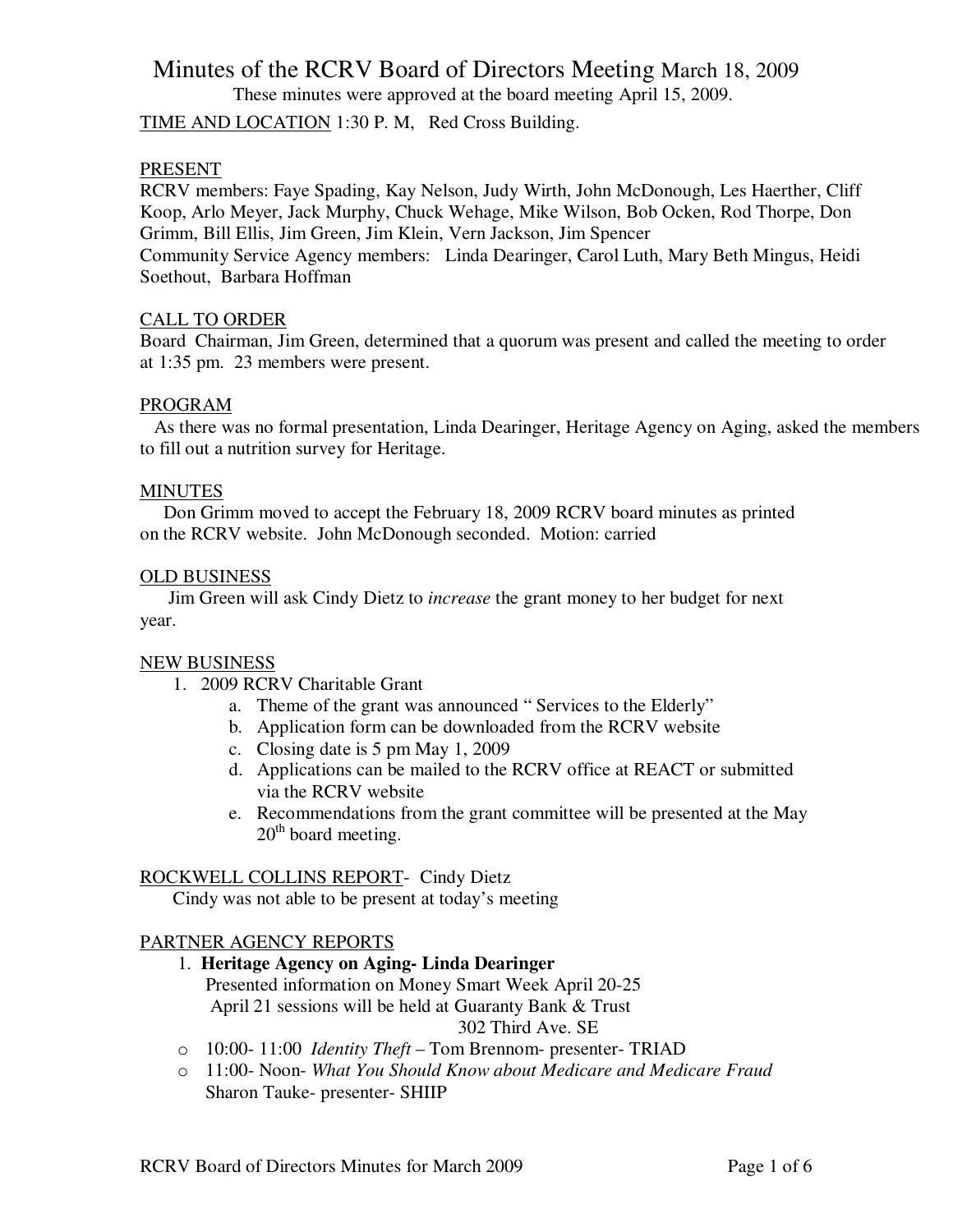These minutes were approved at the board meeting April 15, 2009.

- o 1:00-2:00 *Investment & Insurance Frauds* Jeffrey Johnston- presenter- TRIAD
- o 2:00- 3:00 *Current Schemes and Scams in Iowa* Nevin Meredith- presenter-TRIAD
- o 3:00-4:00 *Home Maintenance & Repair Fraud* Teresa Robinson- presenter-Aging Services
- o For further information contact Linda Dearinger at 319-389-5559 Heritage

# 2. **Department of Correctional Services- Heidi Soethout**

# CCIA VISTA Recruitment -

VISTA Flood Recovery offers an opportunity to get involved and help others with flood recovery/rebuild, while earning a monthly living allowance and an educational benefit. Community Corrections Improvement Association is currently seeking to fill several summer associate and year long positions. Living allowance does not affect benefits individuals are currently receiving, including unemployment. Applications are available online. Visit our website www.vistacorridorrecovery.org to learn more about our work in the community and how you can get involved today!

# DCS Crew Work -

Crew Leader is in process identifying community service projects for the summer. Nonprofits, please let us know if you have a need.

# **3. Cedar Rapids Vision in Motion- Carol Luth**

- o Thank you to Joe Wells, Ron Tonneson and Tom Brennom for the construction of an adaptive kitchen- along with other projects at the clinic.
- o VIM was awarded a Pilot International grant for ImPACT- a concussion evaluation program
- o VIM was picked as one of eight sites in the nation to be part of a clinical study on macular degeneration. Purpose of study is to determine if a particular therapy can stimulate the preferred retinal locus to help in the ability to read
- o Gearing up for thee summer camps, beginning in June

4. **Options of Linn County- Wayne Clayton** sent the following report read by Barbara Hoffman

Recent activity:

- 1. Russ in Grinnell is working on envelope stuffers for a couple of our consumers. The concept is excellent and Russ is making just a few modifications to customize for our people.
- 2. Dick Kittrel is working on a conveyor belt project for a consumer working in the community.
- 3. John Wauer is working on a cash register simulation project for a group of consumers.

Also, Options has an awards night each spring honoring our consumers. This year we will also recognize RCRV with a Distinguished Community Service Award for 10 years of working on assistive tech solutions for the people we serve. The date is April 24 and the event will be held at St Jude's Parish Center in Cedar Rapids. We would like to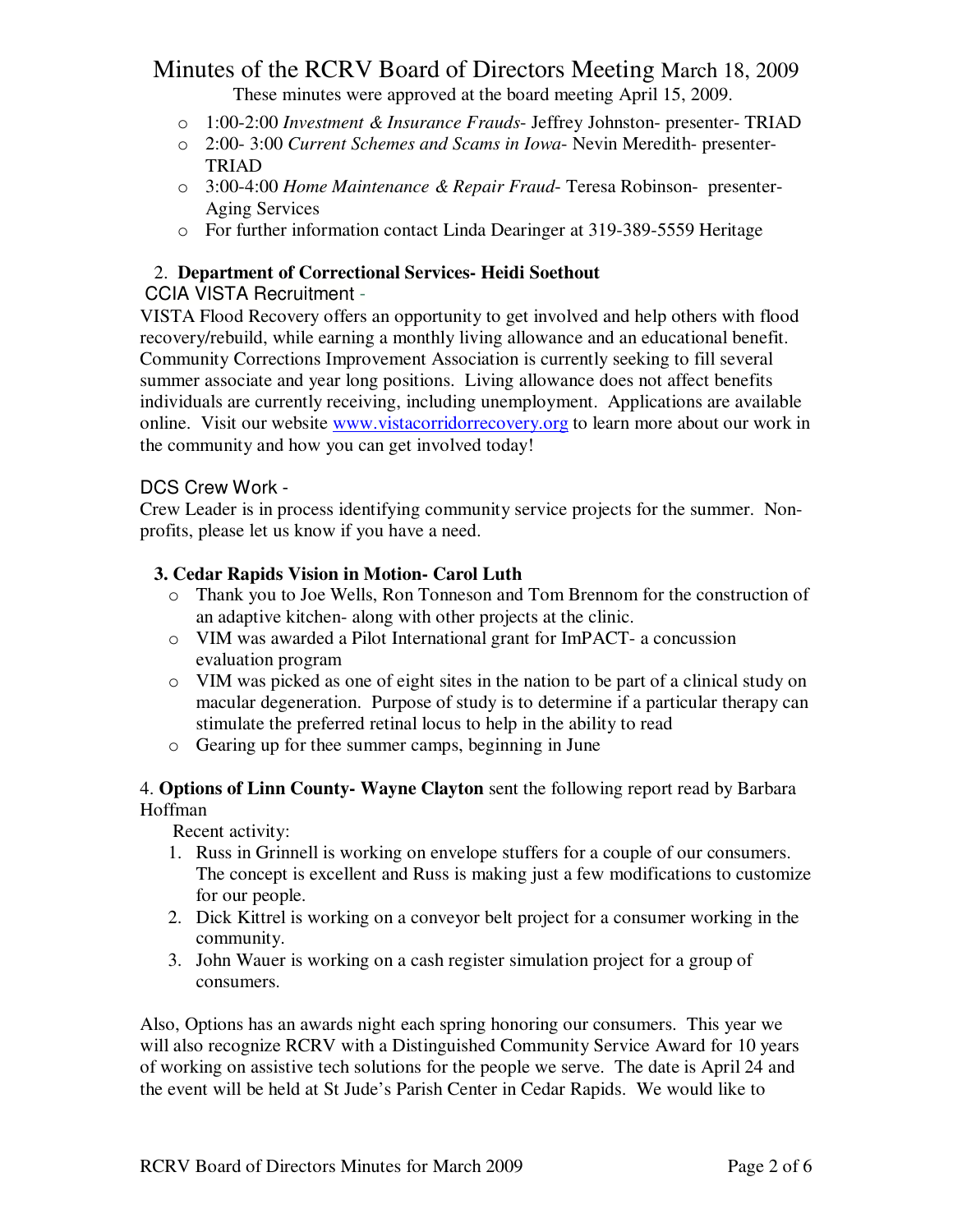These minutes were approved at the board meeting April 15, 2009.

invite a RCRV member/s to attend, receive the award, and, of course, enjoy some goodies.

# **5. Four Oaks Bridge- Mary Beth Mingus**

 Mary Beth reported Four Oaks Bridge received a STEM grant from the Optimists to begin a new unit for third and fourth graders entitled "Making Work Easier- Using Simple Machines." This hands-on curriculum will begin April  $14<sup>th</sup>$ , 2009.

## **6 .RSVP – Barbara Hoffman**

- o 25 new RSVP members since January 1, 2009
- o 10 of which are RCRV members
- o 70 projects report for RCRV for the month see addendum

## RCRV COMMITTEE CHAIR REPORTS

## **1. Community Projects- John McDonough**

- 1. We worked on Debra Brooks (Phyllis Brook's daughter) home by doing many items such as grab bar installation, door insulating, cabinet repair etc. Joe Wells and Ron Tonneson worked together to complete the activity.
- 2. We have had a request from Heart of Iowa to do some work at their facility. They need to get some cabinet bases stained and installed plus the build of a shed to be located on their property.
- 3. Lots of SHIIP activities. We now have two more RCRV folks that are going to take the training in Des Moines starting at the end of March. We also have several RCRV folks doing income tax activities.
- 4. The Volunteer was distributed this past period.
- 5. The Community Free Clinic is looking for ball point pens! They are also looking for such things as walkers, crutches, etc to assist folks who need them. RCRV volunteers are also providing computer support to their networks.
- 6. I forwarded a couple of requests for ramp design and build to Angela Berns.
- 7. We continue to do many TV conversions for folks in the area. We are getting lots of requests from Heritage as well as some on our own phone message system.
- 8. We continue to provide support to folks that need help in getting their homes rebuilt after the flood of 2008.
- 9. Cliff Koop has built 16 "Astronaut Boards" for the Witwer Therapy Center on North Center Point Road.
- 10. Chuck Wehage has built 3 "Bumper Mobiles" for Grant Wood AEA.
- 11. Several members will be visiting the Children's Museum in Coralville Mall on Friday, March 20th at their request to see first hand what they need from us in building their Aviation Exhibit. Tim Busch of Rockwell Collins will head up the activities.
- 12. We had a request from Grant Wood Elementary School to see if we could help them repair several TV's that they have in their class rooms. Chuck Wehage will investigate.
- 13. We continue to provide support to GWAEA, Options of Linn County, Eastern Iowa Observatory and Learning Center, 4 Oaks bridge, Vision in Motion, Aging Services, the Witwer Center, and Heritage as well as many other agencies.
- 14. If you have any TV Conversion Coupons that you are not going to use, then please donate to us so we can provide to people that need Converters.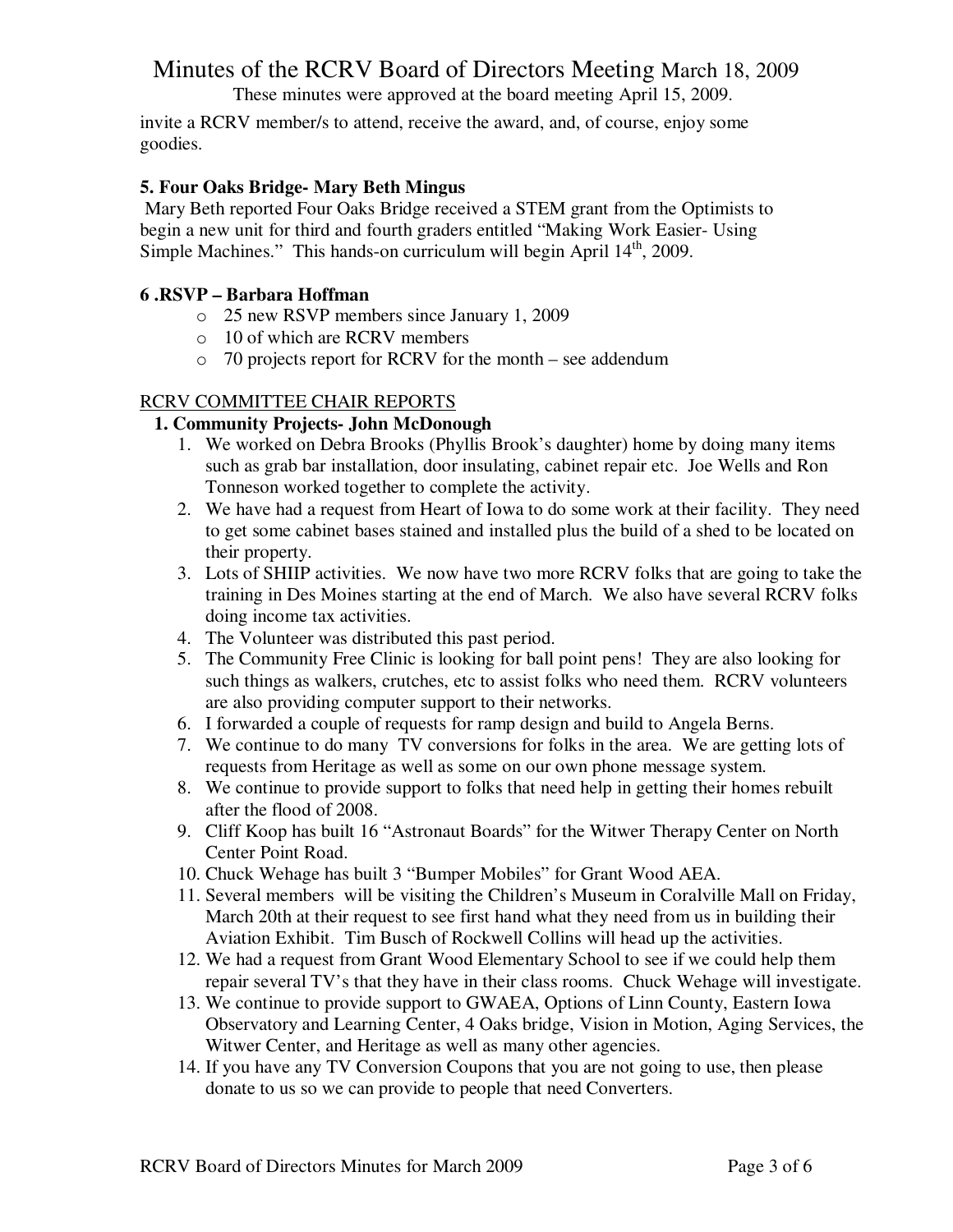These minutes were approved at the board meeting April 15, 2009.

If you can dream it, we can do it.

## **2. Recruiting/Retention- Pete Jurgens**

Barbara Hoffman read the following report for Pete:

- o New members: Received 5 new RCRV applications in February Total: 10 for 2009
- o Members reporting hours 91 thus far for February 124 total for 2009 which is 57.7% of the 215 active RCRV members
- o February hours 2,212 hours reported which is a 36% increase over January's reported hours.

### **3. Communications- Chuck Wehage**

 Chuck stated the first quarterly newsletter of 2009 has been mailed The second quarterly newsletter will be sent in April.

### **4. DataBase- Jim Klein-**

- 1. Mailed out 5 newsletters to new retirees whose names were received too late to be included in the mass mailing of the February 2009 newsletter.
- 2. The database was updated for:
	- Address changes received via the RCRV email
	- Address changes received via the RCRV phone mail
	- Deletions of names based on obituaries from Wilma Shadle
- 3. The address changes resulting from the returned February 2009 newsletter have not been processed yet. We are waiting to make sure we have all of them before we update the database.

### ANNOUNCEMENTS

1. Carol Luth invited the RCRV Advisory board to the Vision in Motion Center for the April board meeting. It was moved by John McDonough to hold the RCRV meeting at the VIM Center located at 3255 Williams Blvd. SW ( located next door to the Social Security office on April 15 at 1:30 pm. Seconded by Chuck Wehage. Motion carried

### ADJOURNMENT

Jim Green adjourned the meeting at 2:15p.m.

The next Board meeting will be held April 15 at 1:30 at the Vision in Motion Center

Submitted by Barbara Hoffman, Secretary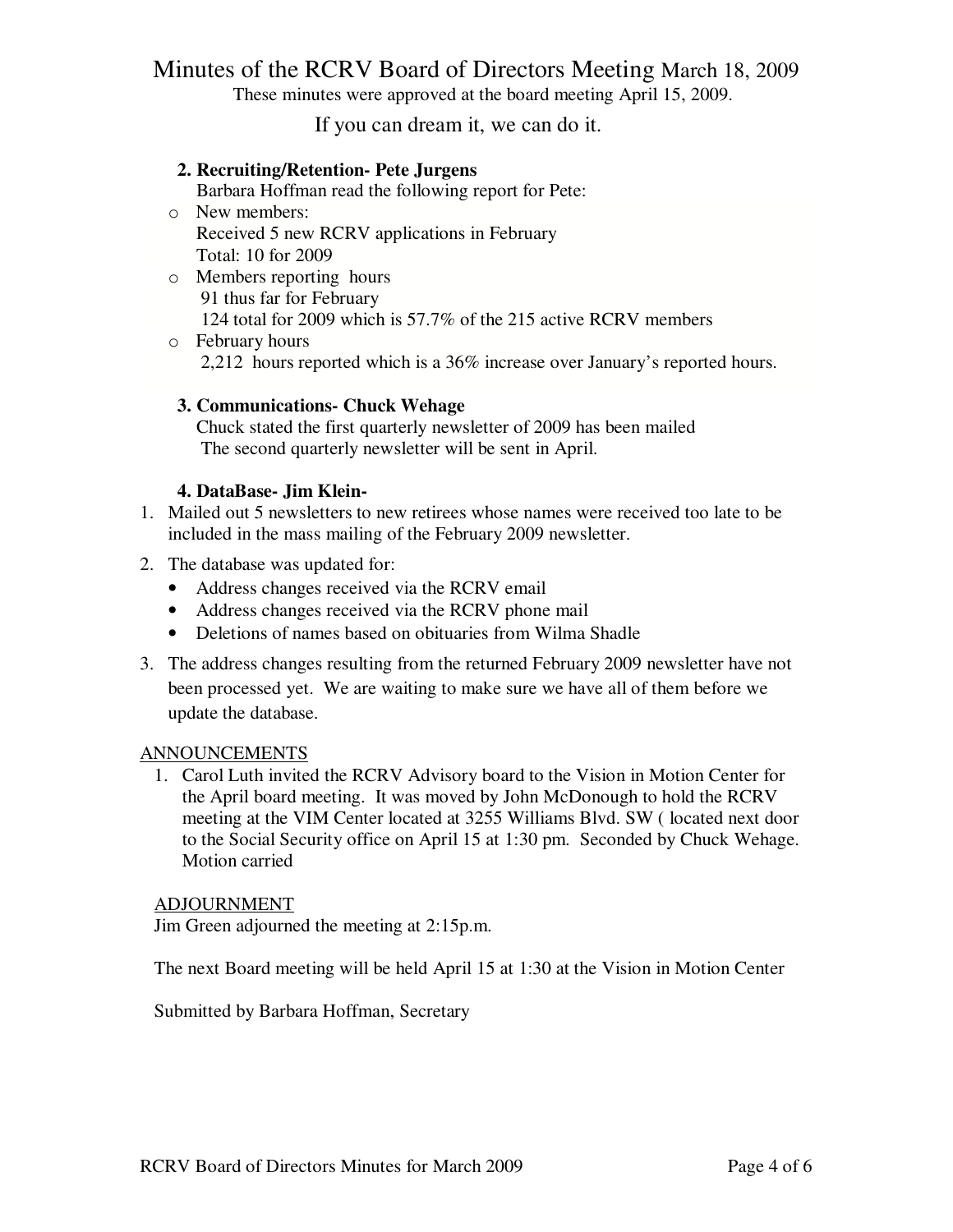Note: These minutes are subject to amendment and approval at the next board meeting.

# **Appendix 1: February Hours Report**

# **Hours February**

|                 | <b>Administrative &amp; Leadership</b>                          |                                                                                   |
|-----------------|-----------------------------------------------------------------|-----------------------------------------------------------------------------------|
| 18              | <b>Board of Directors</b>                                       | <b>RCRV</b>                                                                       |
| 45.5            | <b>RCRV Projects meeting</b>                                    |                                                                                   |
| $\overline{7}$  | Other                                                           | IQC, LCTA                                                                         |
|                 |                                                                 |                                                                                   |
|                 | <b>Assistive Technology &amp;</b><br><b>Maintenance Support</b> |                                                                                   |
| 52              | <b>Grant Wood AEA</b>                                           |                                                                                   |
| 23.5            | <b>Options of Linn County</b>                                   |                                                                                   |
|                 | Other                                                           |                                                                                   |
|                 |                                                                 |                                                                                   |
|                 | <b>Construction &amp; Design</b>                                |                                                                                   |
| 44              | Construction                                                    | Solar energy for for Prairiewoods, Debbie Brooks kitchen, VIM                     |
|                 |                                                                 |                                                                                   |
|                 | <b>Education</b>                                                |                                                                                   |
| 10              | 4 Oaks Bridge                                                   |                                                                                   |
| 56              | Eastern Iowa Observatory                                        |                                                                                   |
| $\overline{c}$  | Lego League                                                     |                                                                                   |
| 17.5            | Rockwell K-12 program                                           | steering committee, Linn-Mar HS Robotics, Pierce, Wright, Wilson                  |
| 80              | Tutoring                                                        | Rock & Read, Garfield, wright, Hiawatha, Johnson, Linn-Mar HS                     |
| 19              | Other                                                           | Library helper, Grant Wood, Hiawatha Library, Invent Iowa judge                   |
|                 |                                                                 |                                                                                   |
|                 | <b>Elderly Services</b>                                         |                                                                                   |
|                 |                                                                 |                                                                                   |
| 6.75            | <b>Aging Services</b>                                           |                                                                                   |
| 91              | Heritage                                                        | converter boxes                                                                   |
| 16.2            | <b>Methwick</b>                                                 | computer classes, gift shop                                                       |
| 47.5            | Other                                                           | VEC/VIM, TV conversion boxes, TRIAD                                               |
| 7.5             | Companionship Outreach                                          |                                                                                   |
|                 | <b>RSVP Partner Agencies</b>                                    |                                                                                   |
| 156             | <b>SHIIP</b>                                                    | (additional +15)                                                                  |
| 56              | <b>SCORE</b>                                                    |                                                                                   |
| $\overline{10}$ | <b>Catherine McAuley</b>                                        |                                                                                   |
|                 | <b>American Red Cross</b>                                       |                                                                                   |
| 65              | Tax Assistance- AARP & VITA                                     | 41 VITA<br>24 AARP                                                                |
| 21              | <b>HACAP</b>                                                    |                                                                                   |
| 12              | Cultural                                                        | Coggon Historical society, Carl & Mary Koehler History Center                     |
| 12              | Small Claims Court                                              |                                                                                   |
| 599.5           | <b>REACT</b>                                                    |                                                                                   |
| 3.5             | <b>WRAP</b>                                                     |                                                                                   |
| 87              | St. Luke's Hospital                                             | Advantage pprogram, special projects, print shop, wheelchairs, central<br>service |